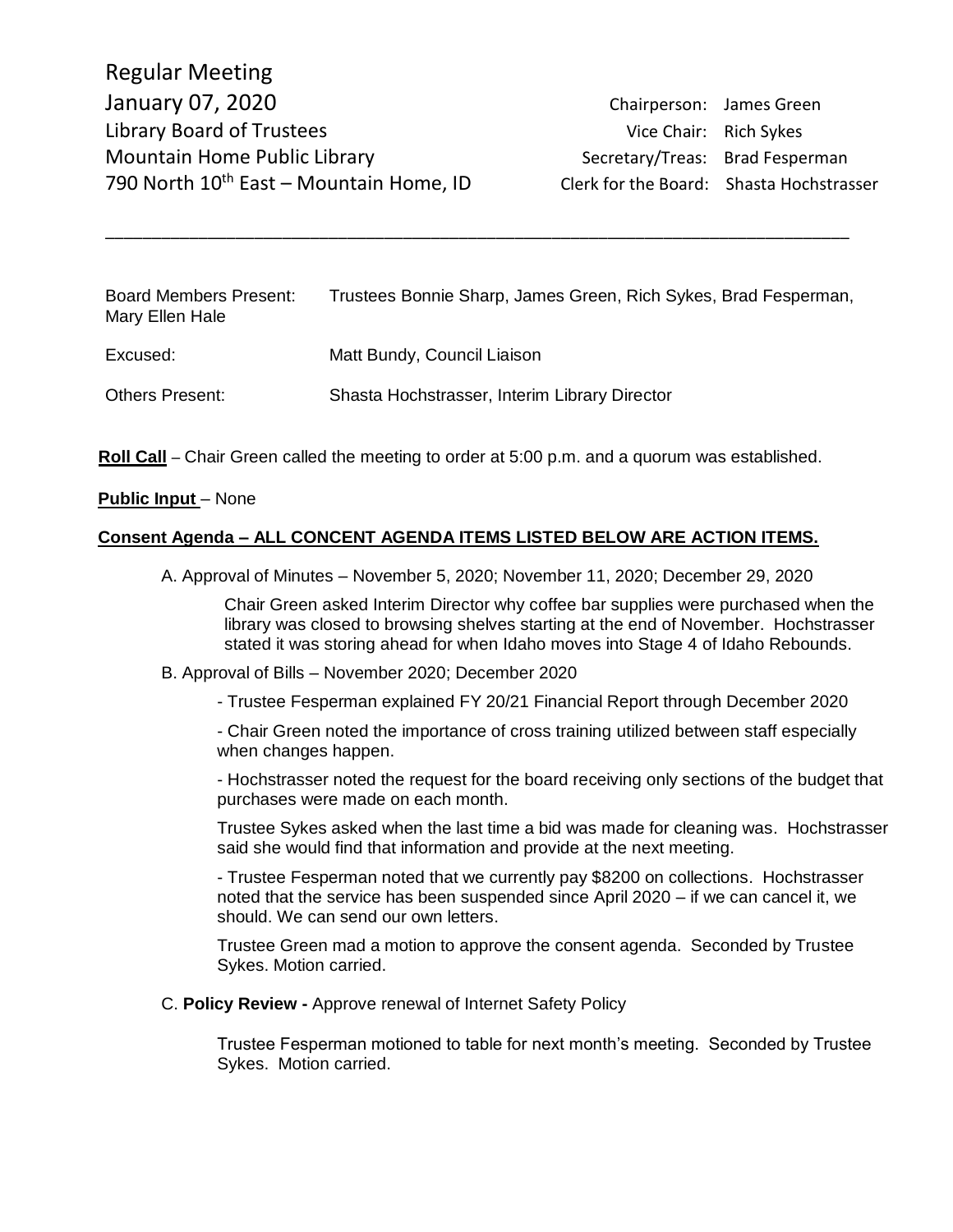# **Old Business –**

A. Action Item: Discussion/Decision on recommended changed to Section 1.00, Board of Trustees bylaws

Trustee Rich provided bylaws and asked to table it for next meeting to compare changes. Trustee Sharp made a motion to table this item until next month's meeting. Seconded by Trustee Fesperman. Motion carried.

B. Action Item: Discussion/Decision on recommended changes to Section 2.00 Personnel and Continuing Education

Trustee Fesperman noted the importance of providing opportunities to staff for continued training and education. Trustees had no recommended changes to this policy section.

C. Action Item: Discussion/Decision on allowing Mountain Home Public Library to become part of a proposed Library District

Trustee Sykes noted concerns on the need for approval from the city. There are many districts already in place. While it only takes 50 signatures, the council might require more. Glenns Ferry is not interested right now. \$10,000 is also needed for fundraising (not provided by tax payer dollars)

Trustee Sharp questioned how many users would it actually serve and utilize and noted that justification would be hard due to the geographic location.

Trustee Fesperman made a motion to close discussion and take no action. Seconded by Trustee Sharp. Motion carried.

# **New Business –**

A. Discussion/Possible Action – FY17/18 Budget Workshop E-rate services

Trustee Sykes proposed bringing the money back to the city by providing internet service instead of utilizing E-rate services at a \$0 cost. Filtering & troubleshooting would also be provided.

Hochstrasser noted that currently the provider for internet also provides phone access. Would phones be able to be provided by the city? Trustee Sykes suggested talking to Allied Services to answer that question. Hochstrasser said she'd look into that.

B. Discussion/Decision on design of Library Mural

Trustees asked where the quote came from on Mural number 3. Hochstrasser noted it was taken from the book, The Giving Tree and mentioned that mural to be the staff's pick. Hochstrasser noted the need to fix the exterior of the building before the mural could be placed on the wall.

The following vote was recorded.